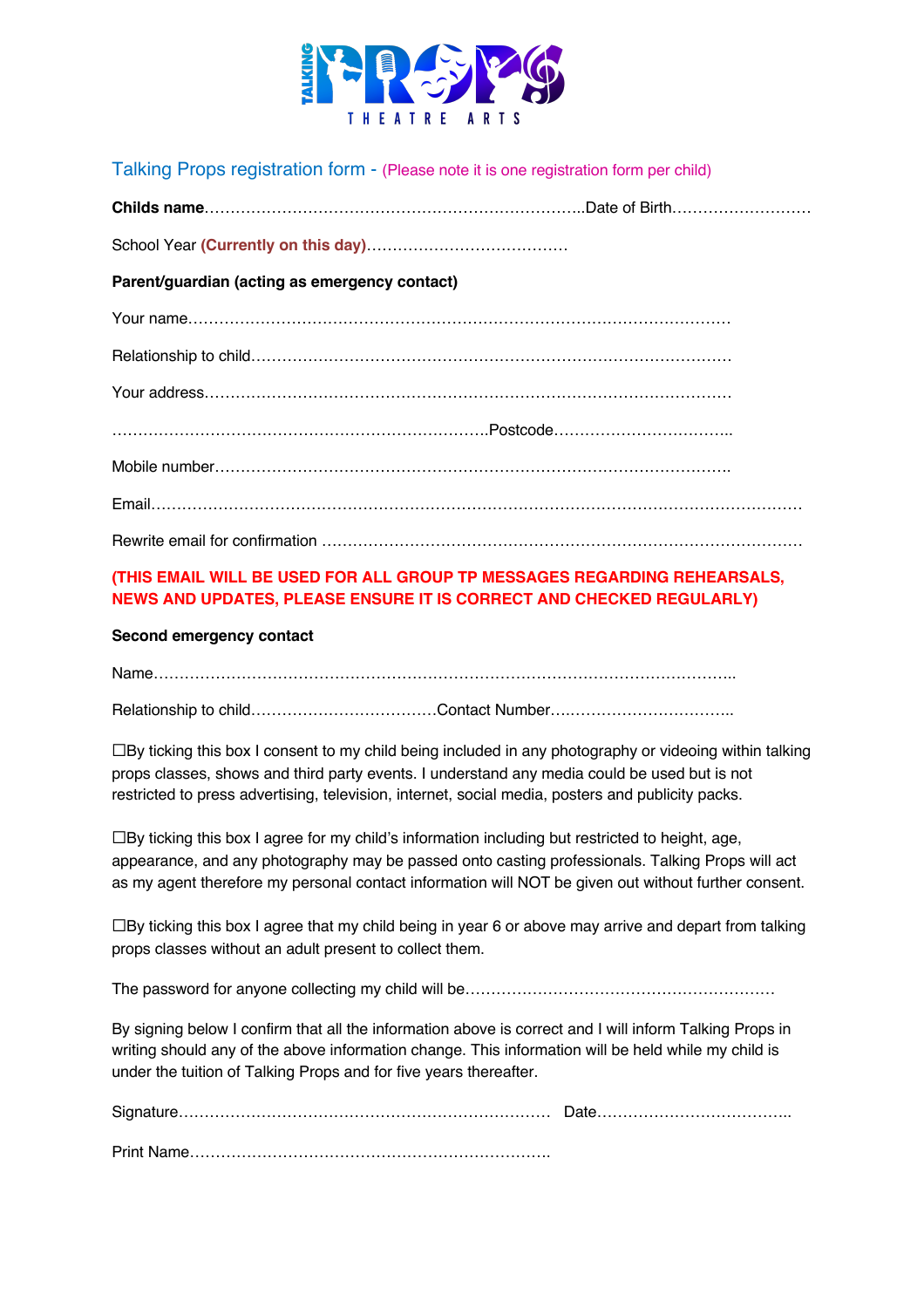

Talking Props Medical Information form - (Please note it is one registration form per child)

**Childs Name…………………………………………………. Date of Birth ……………………………..**

Please list any medical conditions in the box below and provide full details of any medications that may be needed during classes. (Continue on separate sheet if needed)

Please list in the box below any allergies your child has, including food and medicines

# **GP Details**

l.

By signing below, I…………………………………………………………… the legal parent/guardian of …………………………………………………………………. give permission for a member of staff at talking props to act as my agent and authorise any medical care advised by a general practitioner or medical professional. Such treatment may include but is not limited to, X-rays, transportation by ambulance, examination, diagnosis, hospitalisation, operations, treatment and anaesthesia.

I understand that a member of staff at talking props will attempt to make full contact with me prior to making a decision and their consent will only be used in the event that I cannot be contacted.

I have provided above details of any medial conditions, medications and injuries along with any allergies that my child has. I understand it is my responsibility to provide any medication my child may need and keep medication stock up to date with the studio.

I give this consent freely and knowingly in order to provide for my child. I will inform Talking Props in writing of any changes to my child's medical information. This consent will remain in effect until I revoke it in writing. This information will be held while my child is under the tuition of Talking Props and for five years thereafter.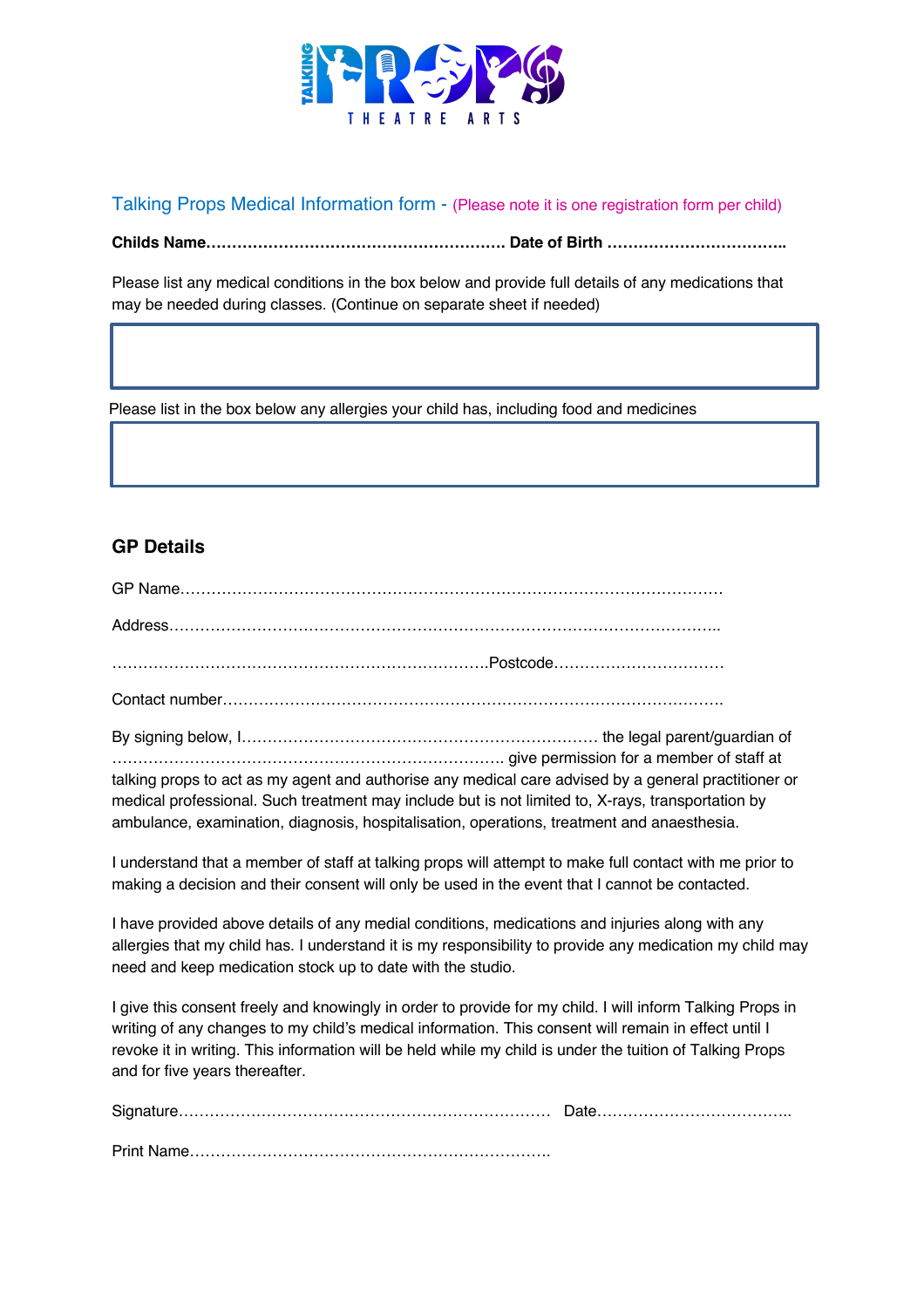

Talking Props Payment Plan Agreement & Student Practices Agreement **Made between 'Talking Props Theatre Arts Ltd & You 'The Client' (as detailed below)**

### **Please enter your details (NOT Student details for this payment plan agreement)**

**\_\_\_\_\_\_\_\_\_\_\_\_\_\_\_\_\_\_\_\_\_\_\_\_\_\_\_\_\_\_\_\_\_\_\_\_\_\_\_\_\_\_\_\_\_\_\_\_\_\_\_\_\_\_\_\_\_\_\_\_\_\_\_\_\_\_\_\_\_\_\_\_\_\_\_\_\_\_\_\_\_**

**Name** 

**Full Address:\_\_\_\_\_\_\_\_\_\_\_\_\_\_\_\_\_\_\_\_\_\_\_\_\_\_\_\_\_\_\_\_\_\_\_\_\_\_\_\_\_\_\_\_\_\_\_\_\_\_\_\_\_\_\_\_\_\_\_\_\_\_\_\_\_\_\_\_\_**

**\_\_\_\_\_\_\_\_\_\_\_\_\_\_\_\_\_\_\_\_\_\_\_\_\_\_\_\_\_\_\_\_\_\_\_\_\_\_\_\_\_ Postcode\_\_\_\_\_\_\_\_\_\_\_\_\_\_\_\_\_\_\_\_\_\_\_\_\_\_\_\_\_\_\_**

### **PLEASE TICK YOUR CHOSEN MEMBERSHIP BELOW**

| <b>Elite Membership</b><br>£120 per month               | <b>SIBLING Elite Membership</b><br>(Two Children from the same household)<br>£199 per month                                   |
|---------------------------------------------------------|-------------------------------------------------------------------------------------------------------------------------------|
| <b>Musical Theatre Membership (MT)</b><br>£79 per month | <b>SIBLING Musical Theatre Membership (MT)</b><br>(Two Children from the same household)<br>£129 per month                    |
| <b>Dance Membership</b><br>£79 per month                | <b>SIBLING MIX Membership</b> (One Elite & One MT, Dance or Mini)<br>(Two Children from the same household)<br>£149 per month |
| <b>Mini Membership</b><br>£49 per month                 | Pay as you go<br><b>ONLY AVAILABLE FOR BALLET, JAZZ &amp; TAP</b>                                                             |

By signing below I agree and understand the following;

- 1. The above ticked payment should be paid to Talking Props by Bank Transfer no later than the 20<sup>th</sup> of each month.
- 2. Talking Props trades in academic years which run from September to August
- 3. The above cost is inclusive of 37 weeks of tuition over the academic year during term time as defined by Worcestershire county council & then adapted by Talking Props to fit our schedule.
- 4. Any extra tuition including classes and workshops offered outside of usual term time hours are not included in your monthly payments and are chargeable but not compulsory, these can include, private tuition, holiday workshops, special guest workshops by visiting professionals and trips out of the studio.
- 5. Monthly payments are inclusive of weekly tuition under your chosen membership and any extra rehearsals prearranged, show weeks, performances and staff attendance at third party events and competitions. It is also inclusive of show preparation and performance weeks in which a suspension of the usual timetable is planned for the purposes of production. Talking Props reserve the right to amend classes due to unforeseen circumstances provided contact time is compensated at a later date which will be detailed in email correspondence.
- 6. Your first payment will be made the 20<sup>th</sup> day of July if you are starting in the upcoming September and have signed this agreement prior to 20<sup>th</sup> July. If you have signed this agreement after 20<sup>th</sup> July for an immediate start then one month's payment will be made on signing this agreement with your next payment being made the very next 20<sup>th</sup> of the month.
- 7. This agreement will remain in place for the duration of your membership at Talking Props on a yearly rolling basis but can be cancelled with no charge by either,
	- a. An automatic cancelation in the academic year (September to August) your child reaches 18 years of age. This is usually the second year of college,  $6<sup>th</sup>$  form or as an apprentice. Your final payment for the academic year will be June 20<sup>th</sup> with your child not returning in September.
	- b. Written Notice by 20<sup>th</sup> April that your child will not be returning in September for the new academic year. Final payment will be the 20<sup>th</sup> of June in the academic year in which you have given notice. You must fill in a leaving form which will act as your official written notice to leave the studio once signed and returned.